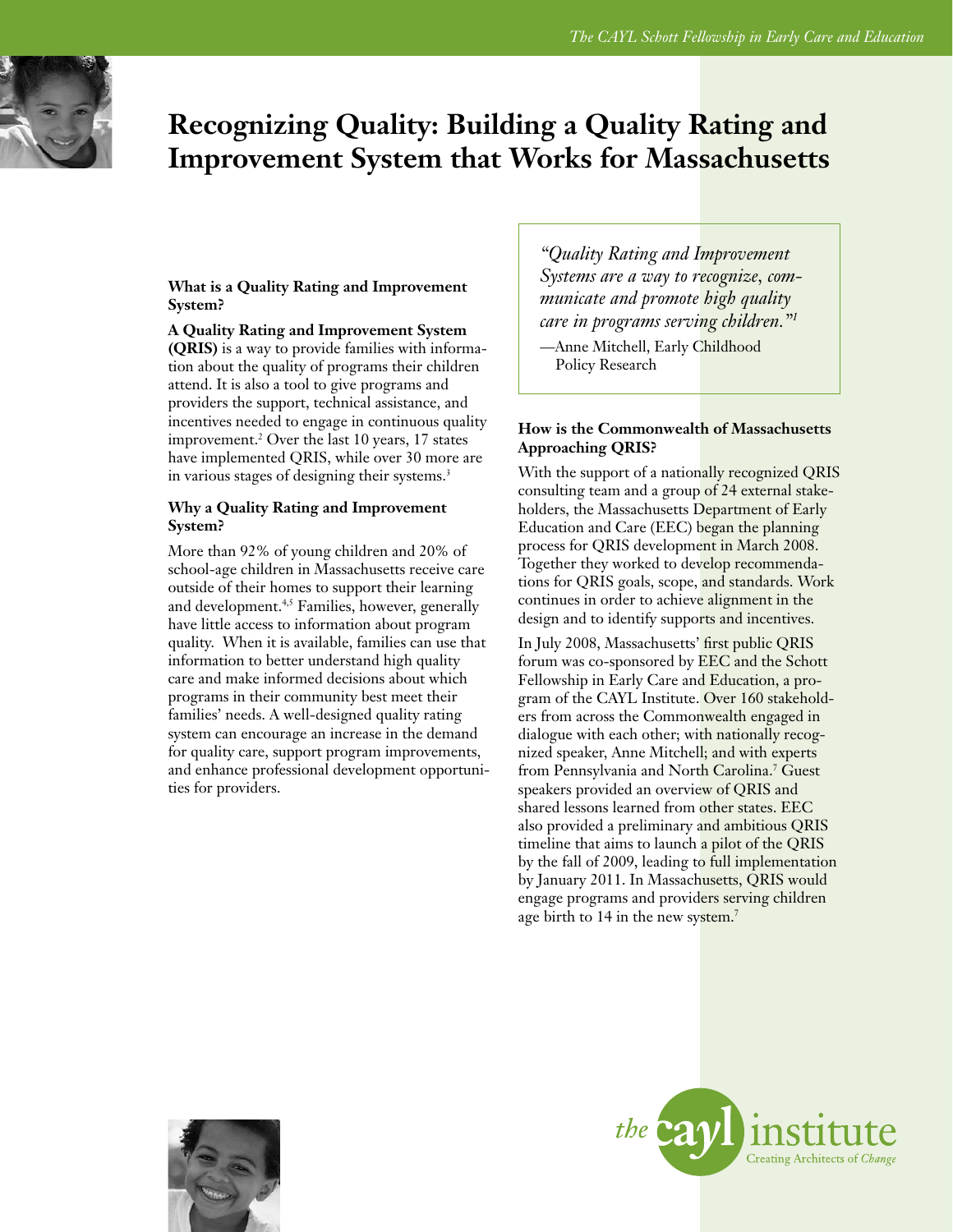## **Building a Quality Rating and Improvement System that Works for Massachusetts**

## **Three Lessons Learned from Other States and What Massachusetts Stakeholders Are Saying**

To help inform the creation of a successful Quality Rating and Improvement System, Massachusetts can look to other statewide systems for *Lessons Learned* and to *Voices from the Field* gathered during the forum. (The states using specific strategies are indicated in parentheses.)

## **Lesson #1: A Strong Infrastructure is Essential**

- Ensure adequate funding to support and sustain the system overtime (PA, MO, NC)
- Create a seamless statewide system that aligns and unifies agencies, programs, and initiatives serving children and youth (PA, OH, WI, CO, NC)

*Voices from the Field* - A Successful QRIS for Massachusetts Needs to:

\_\_\_\_\_\_\_\_\_\_\_\_\_\_\_\_\_\_

- Secure funding to ensure that program incentives, supports, and accountability measures are readily available and maintained.
- Create a system that coordinates with related state agencies and programs to eliminate fragmentation and duplication.
- Strategically align quality improvement initiatives, such as workforce development, the new licensing regulations, universal preschool (UPK), National Association for the Education of Young Children (NAEYC), and other accreditation systems.
- Develop provider- and consumer-friendly data collection systems to streamline reporting requirements needed to evaluate and share information about the quality of care.

## **Lesson # 2: Effective Communication Strategies Must Be In Place**

- Establish a clear process for ongoing, two-way communication to ensure that the system is responsive and functions effectively (PA, NC, CO, OH, IA)
- Engage families by finding out what they want to know and providing information in easily accessible formats that all families can understand (PA, MI, NH, RI)

*Voices from the Field* - Stakeholders are Eager to Have On-going Opportunities to Provide Input

Some suggested strategies:

\_\_\_\_\_\_\_\_\_\_\_\_\_\_\_\_\_\_

- Provide information that families, educators, and providers want through strong public awareness campaigns in multiple languages, media, and formats, keeping all stakeholders well informed.
- Make basic information about QRIS available via the web, including the rationale, goals, and philosophy of the system.
- Use existing local and professional networks to share information and gather input by hosting regional focus groups and conducting quarterly surveys.
- Designate EEC personnel to respond to the public about QRIS. *1 2*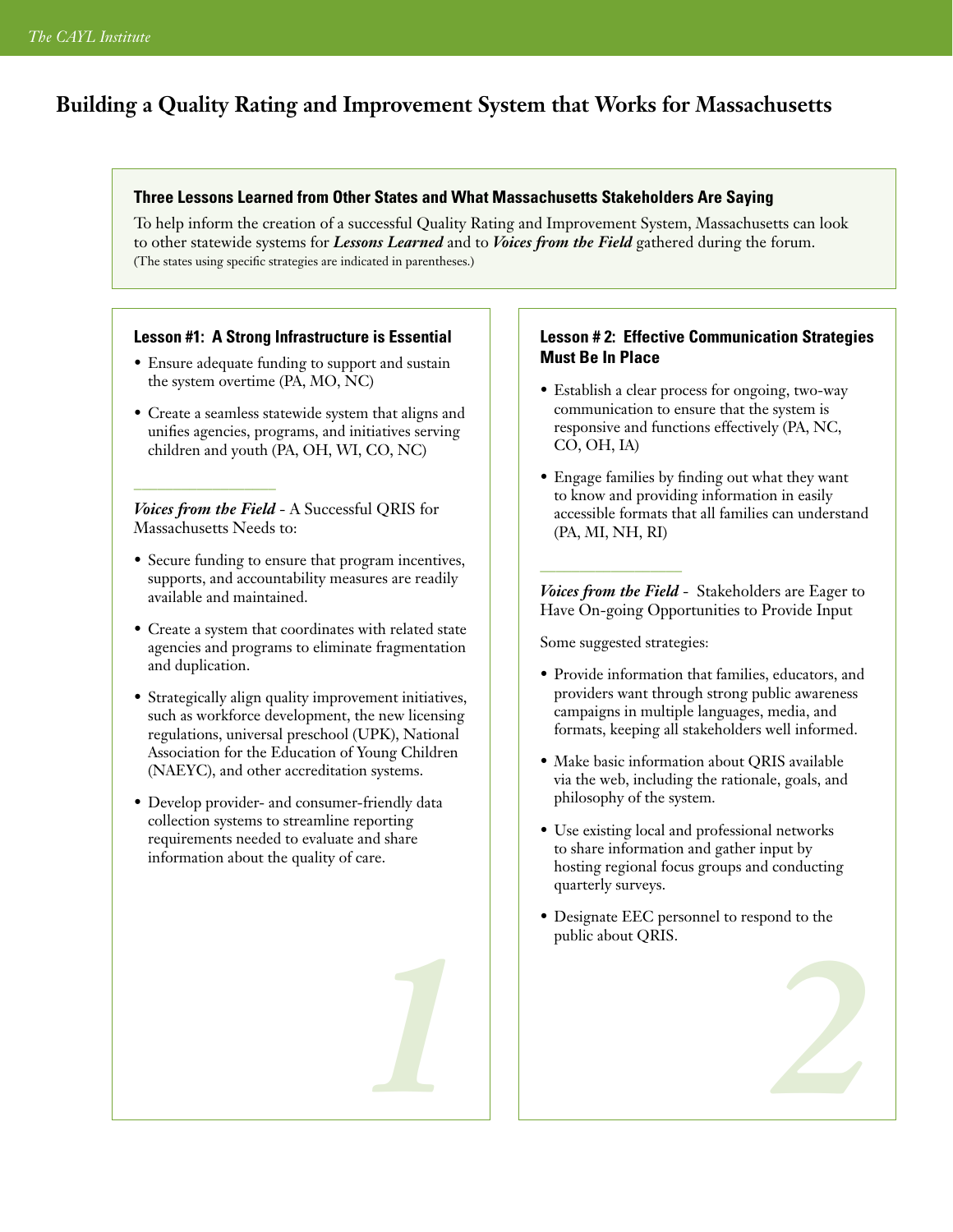## **Lesson #3: Programs Require a Coordinated System of Support and Incentives to Build and Maintain Quality**

- Offer meaningful support to help programs and practitioners achieve high quality (PA, OH, NC, IA)
- Provide tangible incentives such as bonuses, quality grants, scholarships, higher reimbursement rates, and tax incentives for families to encourage the participation of all providers, programs, and families (CO, IN, IL,NC, VT)
- Make sure there is adequate capacity for monitoring and developing a process that ensures consistent interpretation, verification, and implementation of quality criteria (TN, PA, MI, NC)

*Voices from the Field* - Resources and Supports Need to be Equitable to Ensure Participation and Quality Improvements.

Some identified needs:

\_\_\_\_\_\_\_\_\_\_\_\_\_\_\_\_\_\_

- Timely and clear information about QRIS expectations and effective assistance for quality improvements to all programs, without additional cost to the program.
- Recognition for accomplishments, monetary awards for professional development, increased reimbursement rates and equitable staff compensation across program settings.
- A coordinated system of program supports that builds on existing delivery networks and is responsive to the needs of the diverse workforce, recognizing regional, cultural, and linguistic differences.

# *3*

## **Recommendations**

QRIS is generating a great deal of optimism and interest. To build on this positive climate, we offer the following three recommendations:

## *Recommendation 1: Secure Adequate Funding From the Start*

We strongly recommend that Massachusetts devise a clear, sustainable, and feasible financial plan before launching QRIS. This plan must include funding for infrastructure as well as for training and technical assistance, compensation for teachers, and incentives to providers.

## *Recommendation 2: Develop Effective Communication Strategies*

Communication was a strongly voiced concern by Massachusetts stakeholders. We are delighted to have offered the first public discussion of QRIS in Massachusetts; however, much more needs to be done. We recommend that EEC design a systematic communication plan including extensive targeted outreach strategies to all stakeholders with significant opportunity for input.

## *Recommendation 3: Build a Seamless System with Alignment*

Eliminating redundancy and the burden of duplicate standards and paperwork is essential for engaging programs and supporting them in their efforts to improve quality. It is vital that Massachusetts state government articulate a cohesive vision that aligns all strategies.

## **CONCLUSION**

A Quality Rating and Improvement System has the potential to be an essential ingredient for the establishment of "a fully integrated and adequately funded state system of early education and care that begins at birth." Children, families, and providers can benefit from a well-designed, carefully implemented system that makes information about the quality of care readily available. Building a system that recognizes and supports excellence enhances the Commonwealth's ability to provide high quality learning environments for all children.

*By Youngok Lim, Kay Lisseck, Evelyn Nellum, Francia Wisnewski The Schott Fellowship in Early Care and Education, a program of The CAYL Institute*